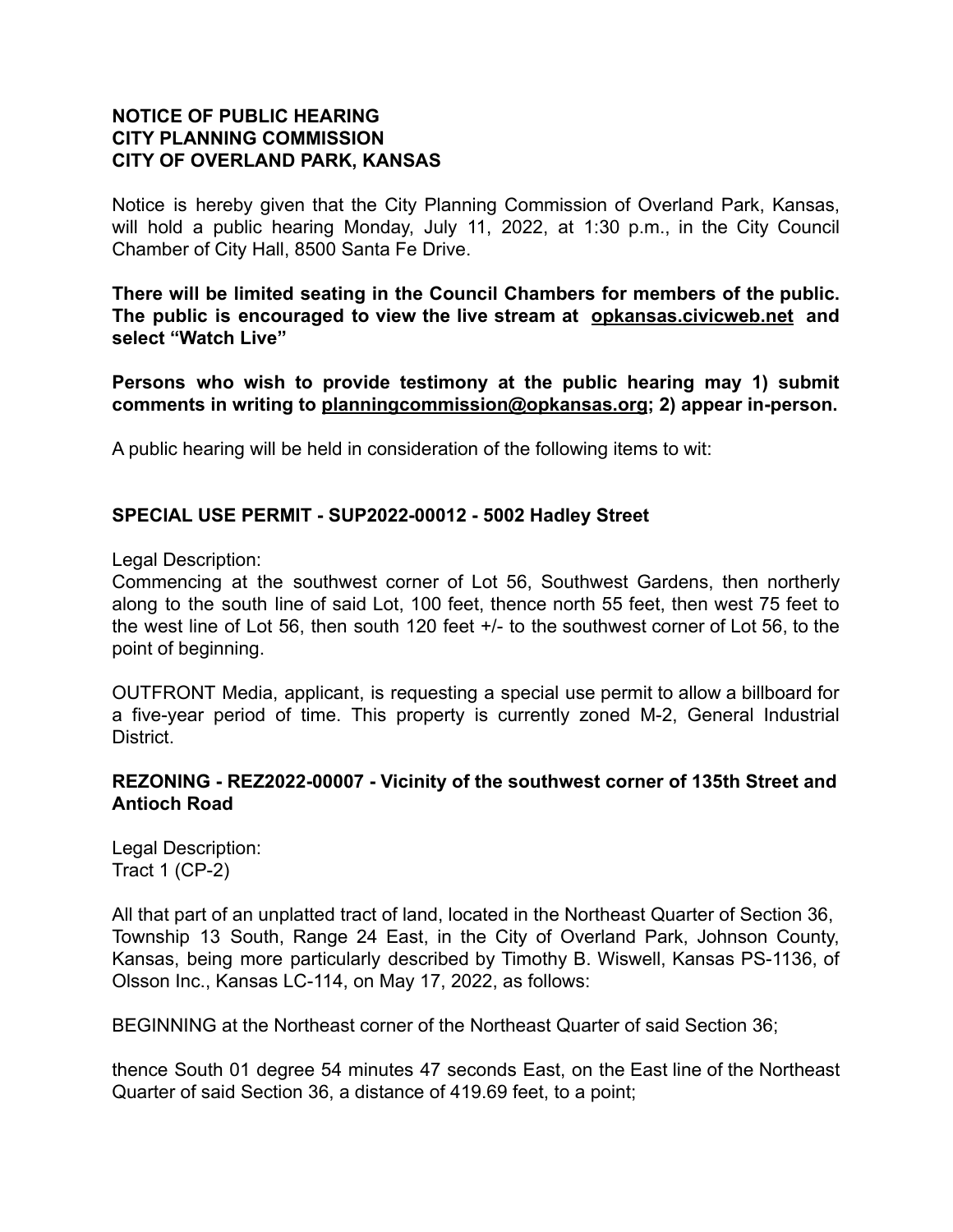thence South 88 degree 05 minutes 26 seconds West, departing said East line, a distance of 85.42 feet, to a point of curvature;

thence in a Westerly and Northwesterly direction, on a curve to right, having a radius of 500.00 feet, through a central angle of 20 degrees 41 minutes 41 seconds, an arc distance of 180.60 feet, to the beginning of a reverse curve;

thence in a Northwesterly and Westerly direction, on a curve to left, having a radius of 500.00 feet, through a central angle of 20 degrees 41 minutes 41 seconds, an arc distance of 180.60 feet, to a point on a tangent line;

thence South 88 degree 05 minutes 26 seconds West, a distance of 223.49 feet, to a point on the East line of Tract A of the Plat of Ritz-Charles, a subdivision of land in the city of Overland Park, Johnson County, Kansas, according to the recorded plat thereof, as recorded in Book 112 at Page 35;

thence North 01 degree 58 minutes 20 seconds West, on the East line of said Plat of Ritz-Charles and on the West line of the East 20 Acres of the Northeast Quarter of the Northeast Quarter of said Section 36, a distance of 351.08 feet, to a point on the North line of the Northeast Quarter of said Section 36;

thence North 87 degree 44 minutes 16 seconds East, on said North line, a distance of 662.67 feet, to the POINT OF BEGINNING, containing 250,847 Square Feet or 5.7587 Acres, more or less. Subject to any part in road right-of-way.

Tract 2 (RP-6)

All that part of an unplatted tract of land, located in the Northeast Quarter of Section 36, Township 13 South, Range 24 East, in the City of Overland Park, Johnson County, Kansas, being more particularly described by Timothy B. Wiswell, Kansas PS-1136, of Olsson Inc., Kansas LC-114, on May 17, 2022, as follows:

COMMENCING at the Northeast corner of the Northeast Quarter of said Section 36;

thence South 01 degree 54 minutes 47 seconds East, on the East line of the Northeast Quarter of said Section 36, a distance of 419.69 feet, to the POINT OF BEGINNING;

thence continuing South 01 degree 54 minutes 47 seconds East, on said East line, a distance of 907.57 feet, to the Southeast corner of the Northeast Quarter of the Northeast Quarter of said Section 36, said point being the Easterly prolongation of the North right of-way line of 137th Street, as now established by the Plat of Miller's Woods Sports Complex, a subdivision of land in the City of Overland Park, Johnson County, Kansas, according to the recorded plat thereof, recorded in Book 80 at Page 27;

thence South 87 degree 44 minutes 57 seconds West, departing said East line and on the South line of the Northeast Quarter of the Northeast Quarter of said Section 36 and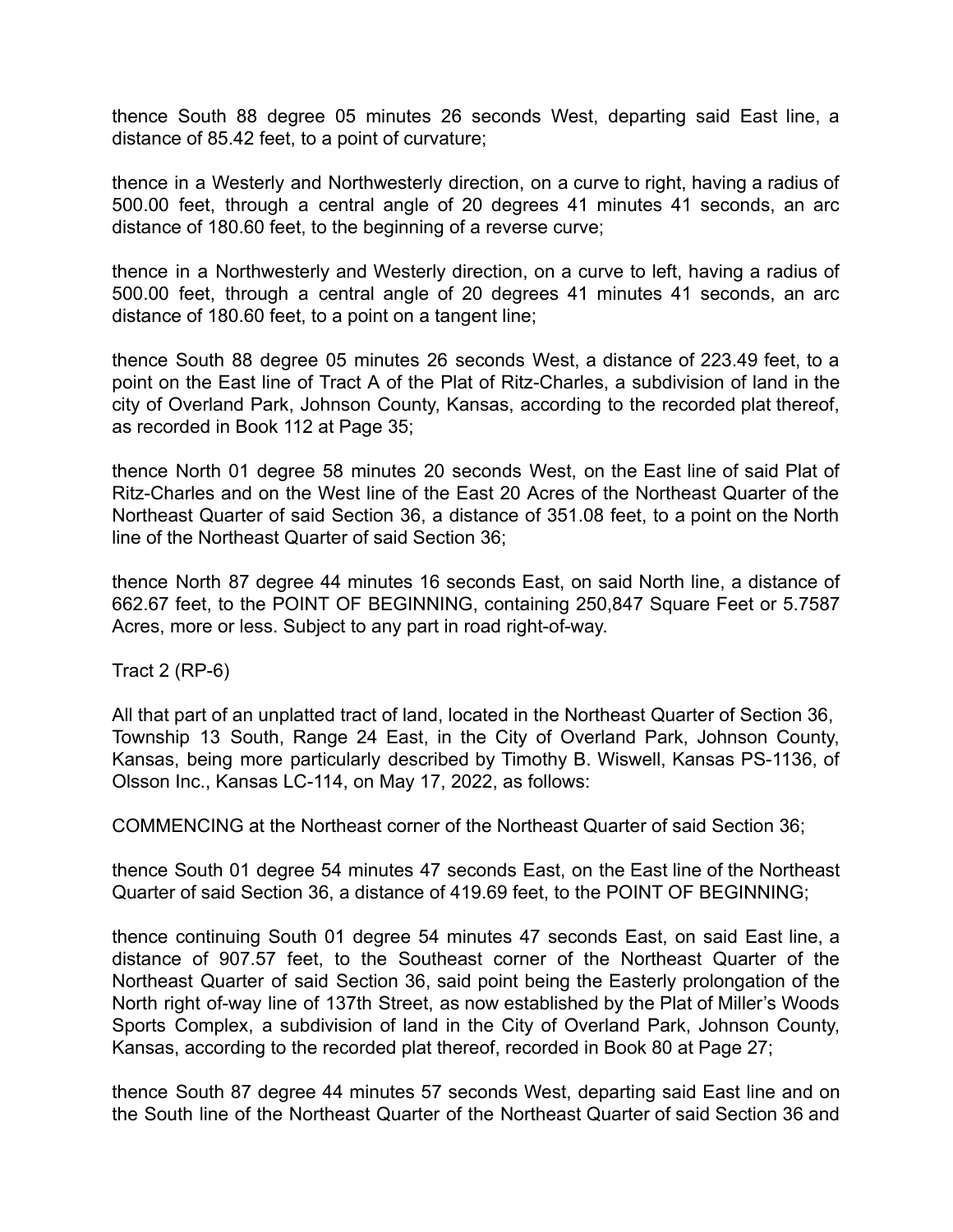on said Easterly prolongation and on said North right-of-way line, a distance of 661.30 feet, to a point being the Southwest corner of the East 20 Acres of the Northeast Quarter of the Northeast Quarter of said Section 36, said point also being 40.00 feet South of the Southeast corner of Lot 1 of the Plat of Ritz-Charles, a subdivision of land in the City of Overland Park, Johnson County, Missouri, according to the recorded plat thereof, as recorded in Book 112 at Page 35;

thence North 01 degree 58 minutes 20 seconds West, on the East line of said Plat of Ritz- Charles, departing said North right-of-way line and on the West line of the East 20 Acres of the Northeast Quarter of the Northeast Quarter of said Section 36, a distance of 976.04 feet, to a point;

thence North 88 degree 05 minutes 26 seconds East, departing said East and West lines, a distance of 223.49 feet, to a point of curvature;

thence in an Easterly and Southeasterly direction, on a curve to right, having a radius of 500.00 feet, through a central angle of 20 degrees 41 minutes 41 seconds, an arc distance of 180.60 feet, to the beginning of a reverse curve;

thence in a Southeasterly and Easterly direction, on a curve to left, having a radius of 500.00 feet, through a central angle of 20 degrees 41 minutes 41 seconds, an arc distance of 180.60 feet, to a point on a tangent line;

thence North 88 degree 05 minutes 26 seconds East, a distance of 85.42 feet, to the POINT OF BEGINNING, containing 627,718 Square Feet or 14.4104 Acres, more or less. Subject to any part in road right-of-way.

Ryan Companies, US Inc., applicant, is requesting a rezoning to CP-2, Planned General Business District, and RP-6, Planned High-Rise Apartment District, to allow retail and mutli-family uses.

### **PRELIMINARY PLAN - Maple Hills Park - PDP2022-00008 - 8451 Switzer Road**

Legal Description:

Maple Hill Lots 45 Thru 48 & west 25 feet vacation of Mastin Street, Adjacent except south 5 feet of Lot 48 & Lot 65, except South 5 feet & west 10 feet & Lots 66, 67 and 68 except west 10 feet

Michael Burton with the City of Overland Park, applicant, is requesting approval of a preliminary plan to allow a park. This property is currently zoned R-1, Single-Family Residential District.

# **REVISED PRELIMINARY PLAN - Regency Plaza - PDP2022-00009 - 9292 Metcalf Avenue**

Legal Description: